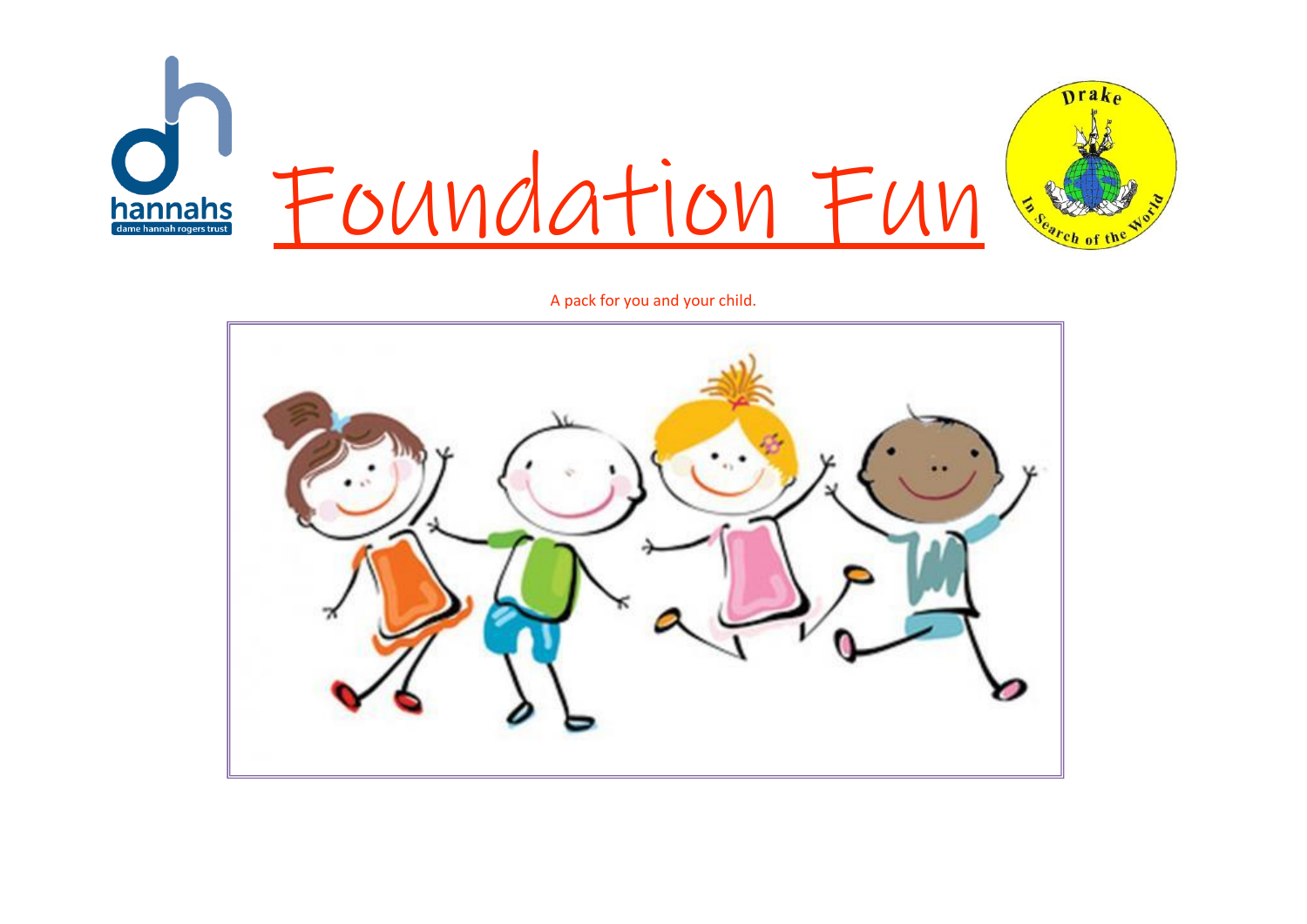

Adapted from a model used in many speech and language therapy services across the UK

## Foundation Fun

This booklet has fun ideas to help get your child ready for foundation! The best way you can help your child get ready for learning is to talk to them; talk about what you are doing, what they are doing and what they can see. You are a great teacher!

The activities in this book are based on the 'pyramid' on the left. This shows the development of speech and language skills; it starts at the bottom and goes up. You can't go up to the next step of the pyramid until you are 'secure' at the current step.

The most important thing is to spend time with your child talking, playing and having fun.

# Enjoy your summer!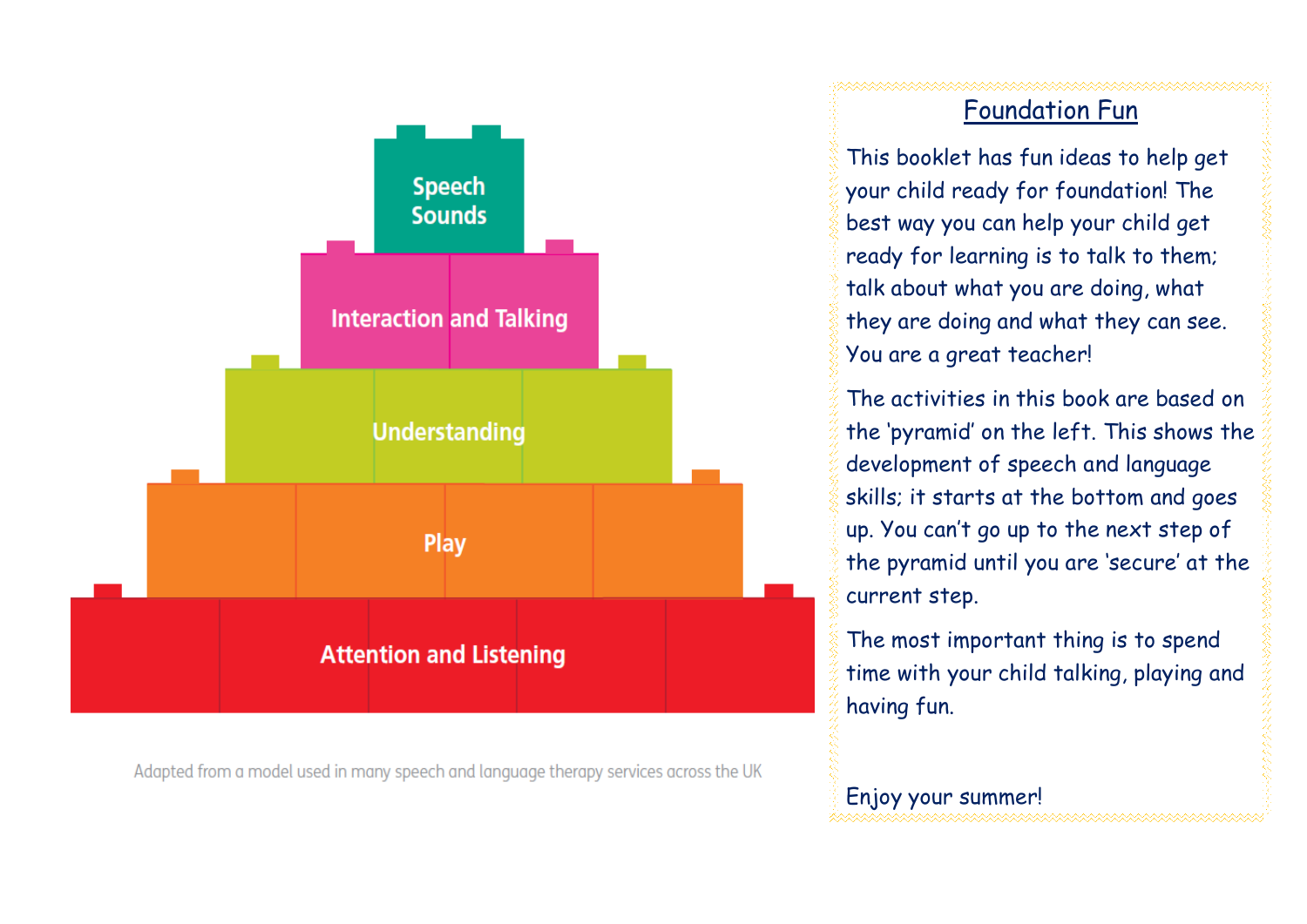# Attention and Listening



Attention and listening is a an essential part of speech and language development. If your child cannot listen and focus, they won't be able to learn. Looking at the pyramid, at the start, it is the biggest stage.

At the age of between the ages of 4-5, a child should be able to focus their own attention to an activity and will require less support from an adult. They are able to listen and then do something, but generally only one thing at a time.

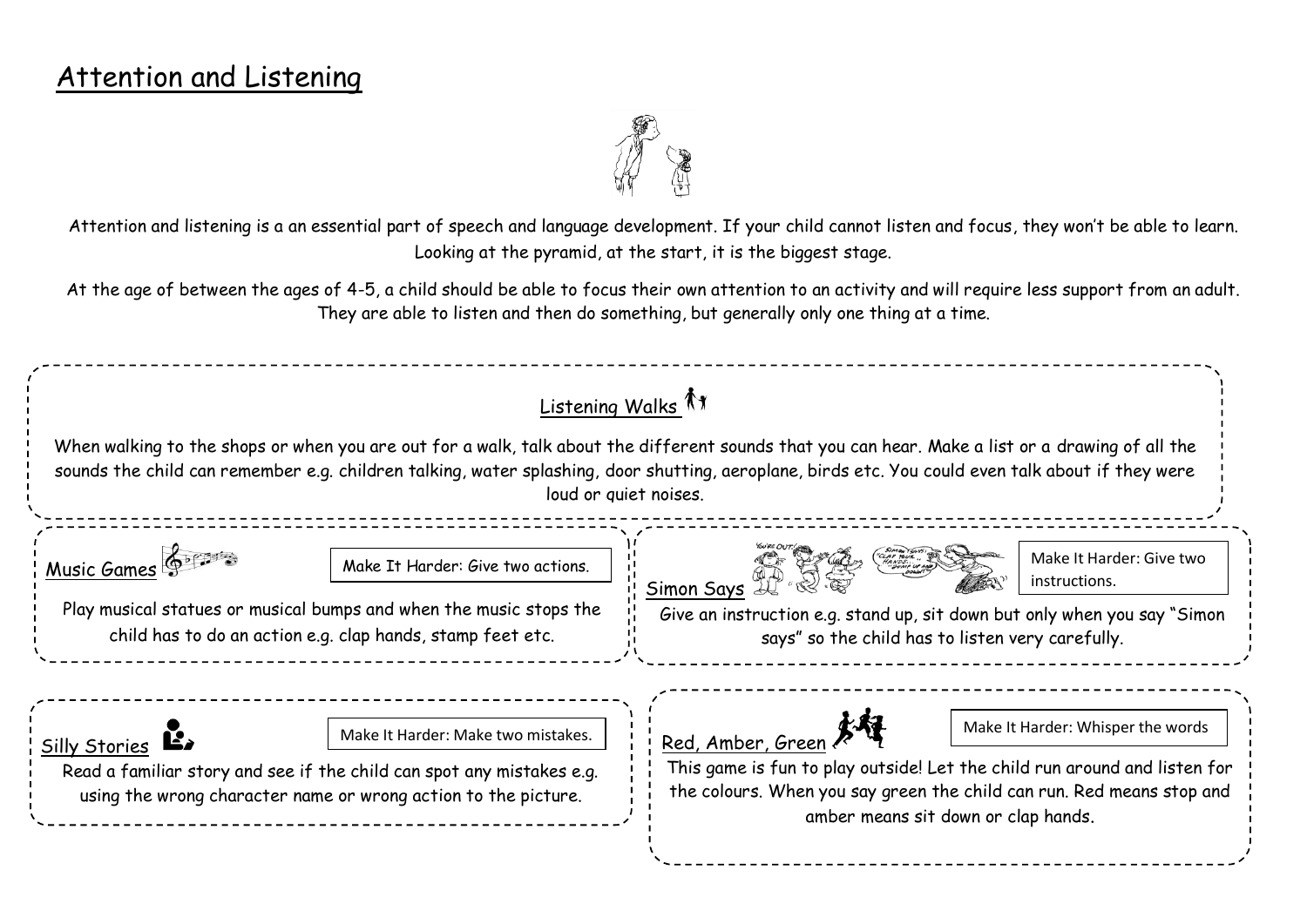

Playing is crucial to developing your child's speech and language skills; it is a fun way for them to learn new words and ideas. The best toy a child can have is you!

Children really enjoy acting out real life situations either themselves or with their own toys. They will learn lots of new words they can use in school. Here are just a few ideas of what they can do:

| Driving | They can be the driver of any kind of transport, car, bus or rocket! All the different<br>places they want to go & what the journey is like (fast, bumpy etc.)            |                                                                                              |
|---------|---------------------------------------------------------------------------------------------------------------------------------------------------------------------------|----------------------------------------------------------------------------------------------|
|         | <b>Shopping</b>                                                                                                                                                           | Put petrol in the car, buy the bus ticket, buy food for dinner & take the money on the till. |
| School  | Do the register, be their new teacher & have lunch in the dinner hall.                                                                                                    |                                                                                              |
|         | Cooking<br>Getting all the food for making their favourite meal and cleaning up afterwards!                                                                               |                                                                                              |
|         | Creative<br>Drawing, painting, colouring, gluing & sticking means they can talk about how things feel (sticky, wet), the<br>different colours, size, people, animals etc. |                                                                                              |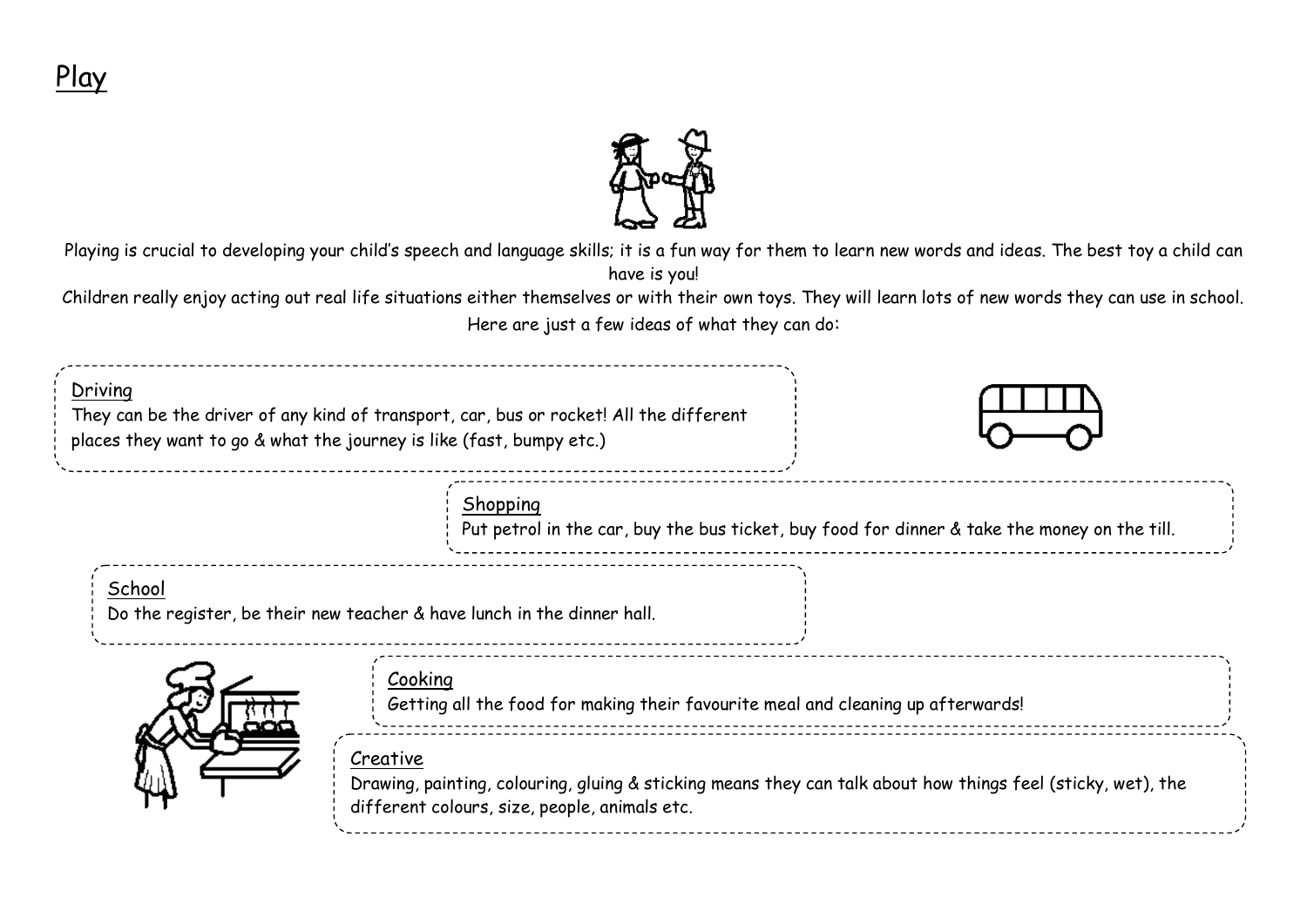# Understanding

In order for children to be able to join in on activities and make progress in school, they need to be able to understand and pick out the important parts in a sentence. When starting school, children should be able to understand an instruction containing 3 **important** parts in a sentence, for example, "Take your **coat** off, take your **shoes** off, get your **teddy,**" As well as this, children might be asked to do things in a specific order and understand place-words, size-words and action-words!

### Place words

In, on, under and behind are words used a lot in Foundation, during different lessons. Here are some ideas to practice these words:

- This can be done inside or outside - crawl **under** the table, sit **on** the chair, sit **under** the slide
- You tell them where to hide themselves or their favourite toy e.g. spiderman **behind** the chair

### Following instructions

With these activities they need to **wait** until you have given the whole instruction! Some games you can play to get them listening to, and following, longer instructions are:

- Say three actions (Clap hands, close eyes, touch nose etc) or make their favourite toy do three actions. (Teddy jumps, sleeps etc.)
- Give them three items to find around the room or in a supermarket etc. "Find the cat, cup and remote control."

### Size Words

Big and little are used a lot, in different lessons, in Foundation. Here are some activities to help practice using these words:

- Ask them to draw big or little pictures (big tree etc.),
- Show them big or little by standing up or crouching down and let them copy then do it themselves
- Make a scrapbook of big and little pictures they find in leaflets or magazines.

### Order words

Understanding the order of things helps them to know what to do **first**, **next/then** and **last.** These are words that will be used in class**.** You can help them understand by saying these words whilst you are doing everyday things:

- Bath time: "First, we put the water in the bath, next, you get undressed and last, get in,",
- Teatime: "First, we put the knives and forks down, then, we get our drink, last, eat our food."
- Tidying up: "First, we get the box, next, we put the cars in the box, last, put the box away."

When they are used to these order words, ask them what they need to do first, next/then and last "Bathtime, what do we need to do first?"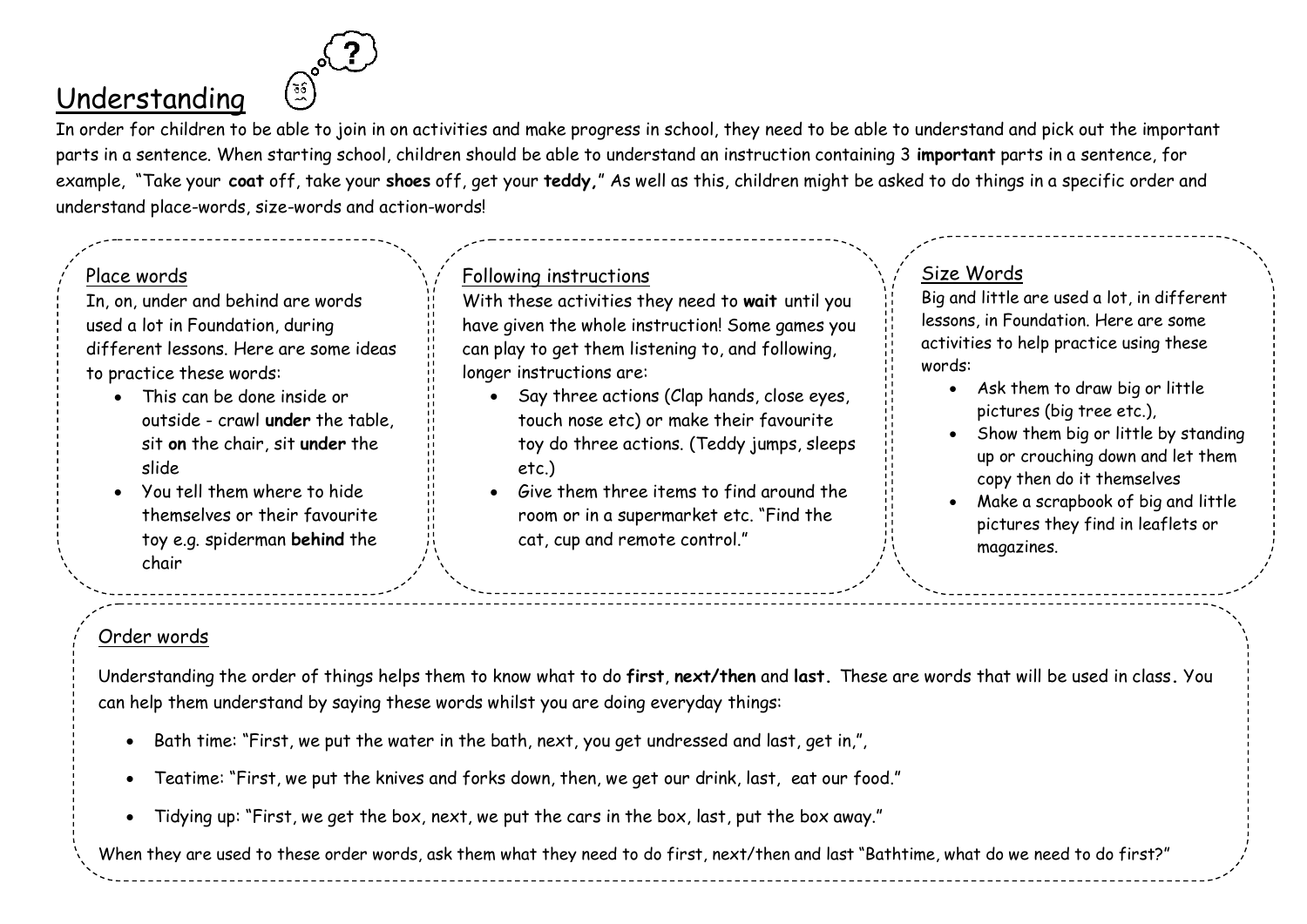# Interaction and Talking (fight)

Talking in sentences can be quite tricky for some children. Add on one or two words each time to their sentences as this will help them speak in longer sentences. e.g. "My teddy" You can say, "It's your big teddy," or "The teddy is under the chair." Also, talking about what you are doing will help e.g. "I'm washing the dishes."

### Guessing Game

Get some objects or pictures from a leaflet or magazine and a small sticker or dot or something similar that is small enough that it can be hidden under the object/pictures. You choose one of the objects or pictures then ask your child to close their eyes whilst you hide the dot etc. under the chosen item. You then give clues and see if they can guess. Then it is their turn to give you clues. You can make it harder not using any objects or pictures.

| This example describes a bird.       |                                                              |  |  |
|--------------------------------------|--------------------------------------------------------------|--|--|
| The category/group it<br>belongs to: | "It's an animal."                                            |  |  |
| What it does:                        | "It can fly."                                                |  |  |
| One way of describing<br>it:         | "It has feathers."                                           |  |  |
| What it's like?                      | "It's like a duck," or<br>"It does the same<br>as an plane." |  |  |
| The letter it begins<br>with:        | "It begins with the<br>letter b."                            |  |  |



Rather than you giving the instructions like you have been asked to in the other games, the child gives you the instructions. Make some mistakes to check they are really watching you.

# Hide and Seek

The child hides an object and then they tell you where it is (under the table) etc.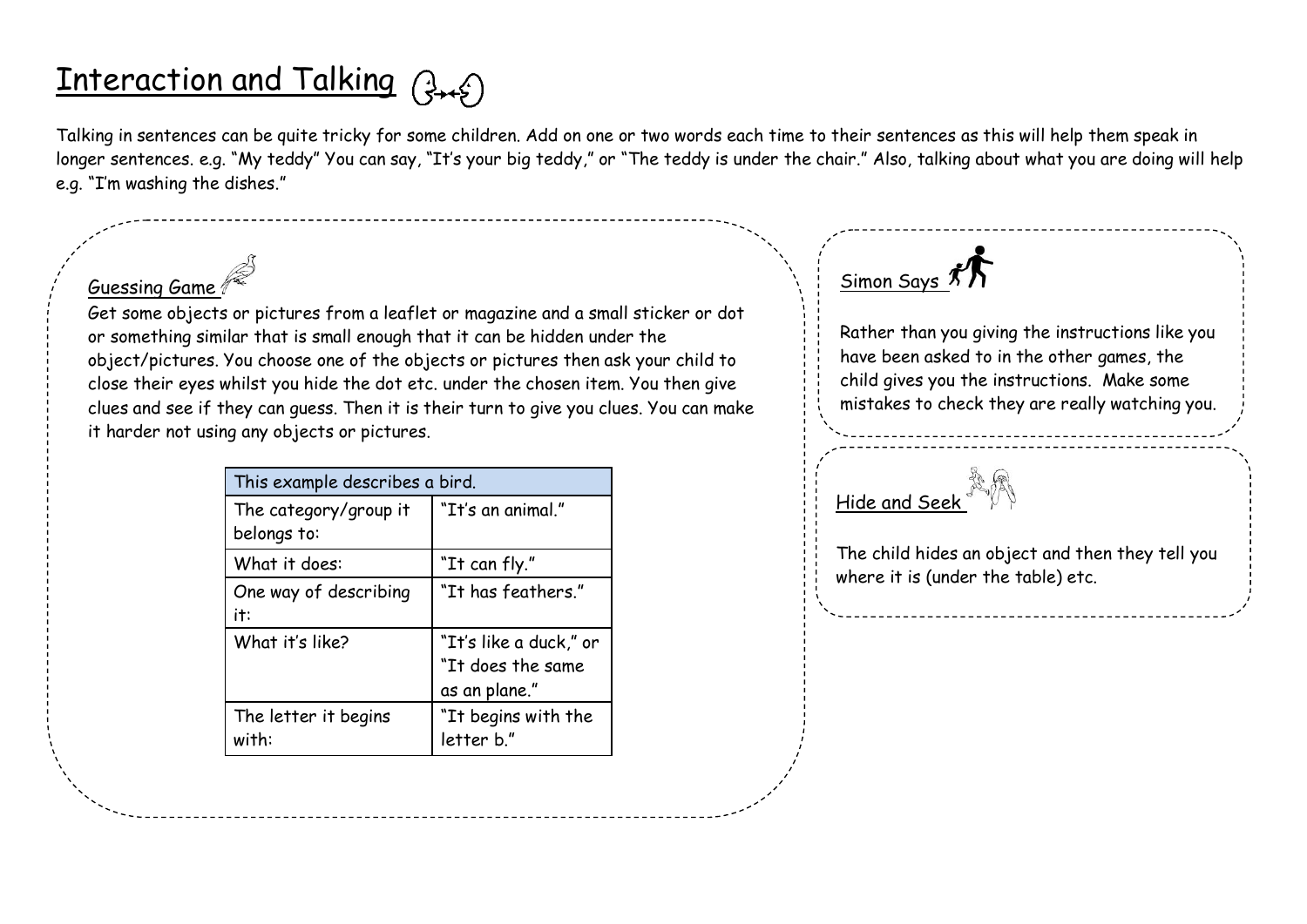

It is normal for children at 5 to still struggle with some sounds, especially 'r' and 'th'. There are lots of children in foundation who say "wabbit" for rabbit. The important thing is that you can understand what your child is saying.

Two letters together at the start and ends of words are still tricky for 5 year olds. E.g. 'pider' instead of spider and 'fower' instead of flower.

Words with three or more syllables can be difficult. E.g. 'pasketti' instead of spa-ghe-tti and 'efalent' instead of el-e-phant.

You can help your child by listening to what they say, not how they say it. The best way you can help, if they make a mistake, is to say back to them what they said, but correctly e.g. if they say "Let's go on the 'lide". You can reply, "Yes, let's go on the big slide". The more they hear the words said correctly the more they are going to be able to say those sounds properly.

Being able to recognise speech sound and patterns in words is the basis of reading. One of the first things children learn is the beginning sound in words, the games on the next page will help: